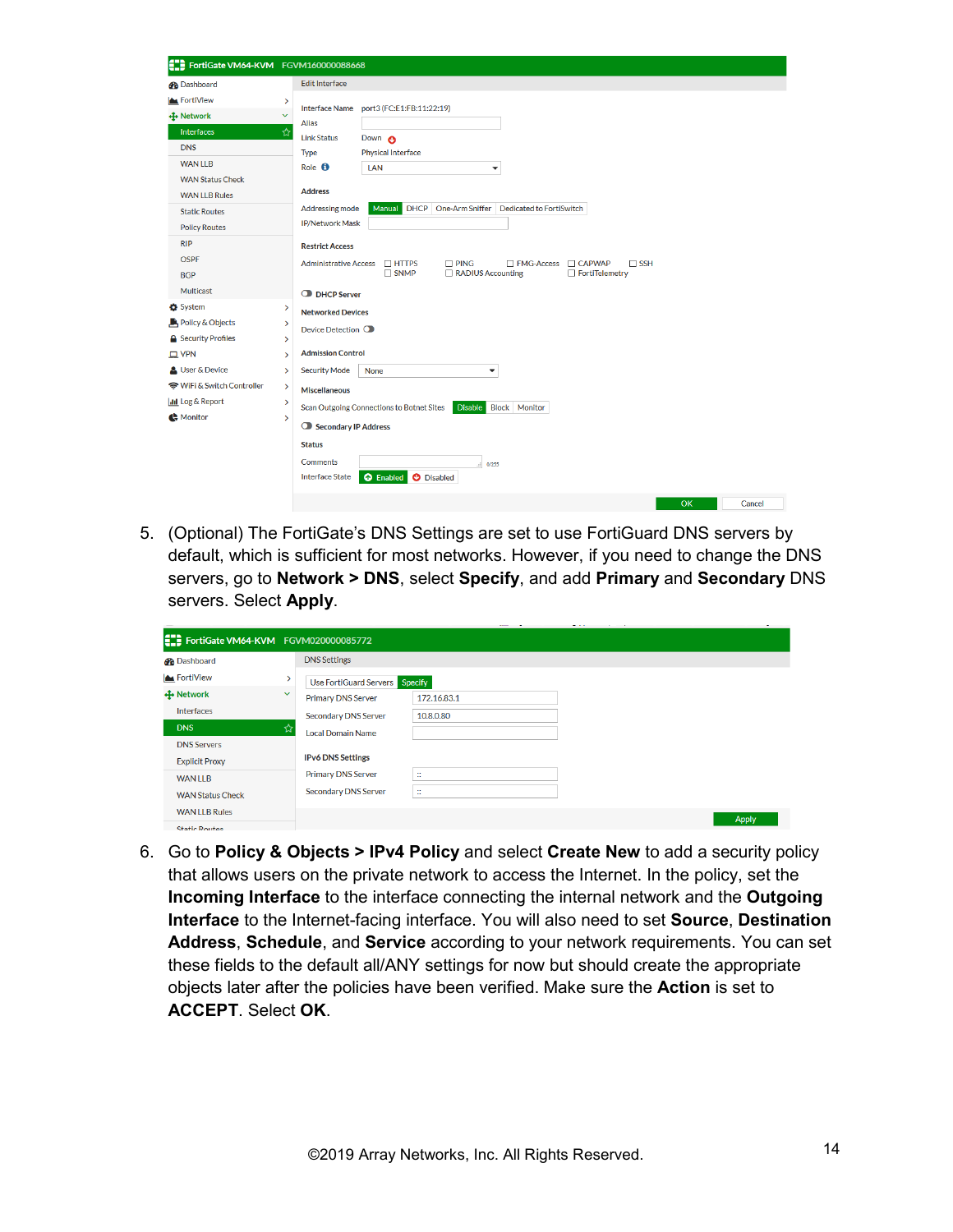Note:

- f If your network uses IPv6 addresses, go to Policy & Objects > IPv6 Policy and select Create New to add a security policy that allows users on the private network to access the Internet. If the IPv6 menu option is not available, go to System > Feature Select , turn on IPv6, and select Apply .
- $f$  It is recommended to avoid using any security profiles, such as antivirus or web filtering, until after you have successfully installed the FortiGate VM. After the installation is verified, you can apply any required security profiles.

The Transparent mode is now configured.